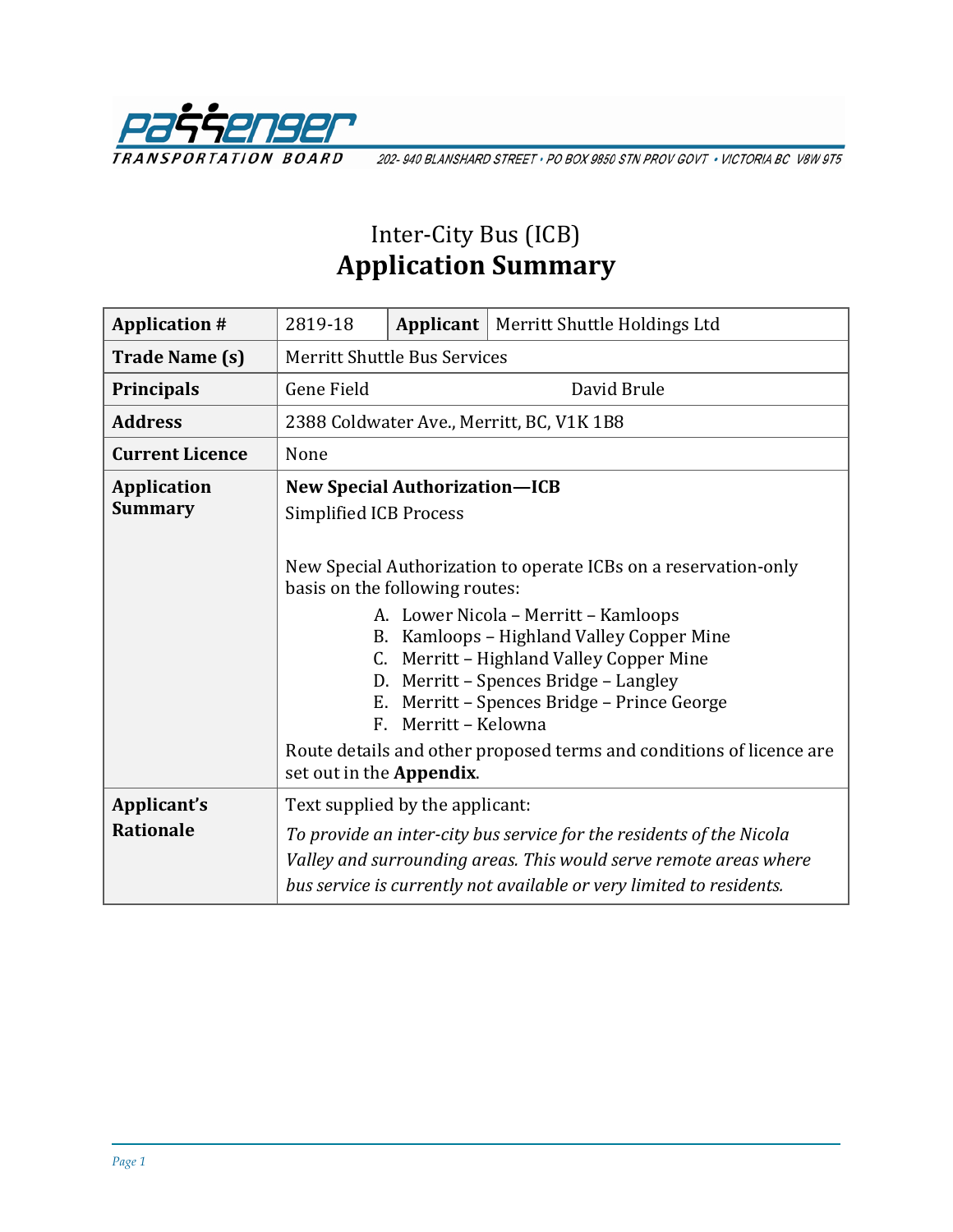## **Appendix**

## **Terms and Conditions Proposed by the Applicant**

The applicant seeks PT Board approval to operate inter-city buses under Special Authorization with terms and conditions set out in this appendix.

| <b>Special</b><br><b>Authorization</b> | <b>Inter-City Bus (ICB)</b>                                                                                                                                                                                                                                                                                   |                                                                                                                                                                                                             |  |  |  |  |
|----------------------------------------|---------------------------------------------------------------------------------------------------------------------------------------------------------------------------------------------------------------------------------------------------------------------------------------------------------------|-------------------------------------------------------------------------------------------------------------------------------------------------------------------------------------------------------------|--|--|--|--|
| <b>Terms &amp; Conditions</b>          |                                                                                                                                                                                                                                                                                                               |                                                                                                                                                                                                             |  |  |  |  |
| <b>Services</b>                        |                                                                                                                                                                                                                                                                                                               |                                                                                                                                                                                                             |  |  |  |  |
| Service                                | Transportation of passengers must be provided:<br>a) on a scheduled basis, and<br>b) in accordance with minimum frequencies and other terms and<br>conditions of licence that apply to the routes and route points.                                                                                           |                                                                                                                                                                                                             |  |  |  |  |
| <b>Schedule</b>                        | The licence holder must publish, in a manner accessible to the general<br>public, a schedule for each route with the time and location of each<br>stop, and must carry in each vehicle a copy of the schedule that the<br>vehicle is following.                                                               |                                                                                                                                                                                                             |  |  |  |  |
| Service Exception                      | Routes may be operated on a "pre-booked" or "reservation required"<br>basis provided that:                                                                                                                                                                                                                    |                                                                                                                                                                                                             |  |  |  |  |
|                                        | and                                                                                                                                                                                                                                                                                                           | a) applicable routes are identified as a "pre-booked" or "reservation<br>required" service in all current, published schedule information,<br>b) these routes are available at all times for pre-booking or |  |  |  |  |
|                                        | reservation on the licensee's website.                                                                                                                                                                                                                                                                        |                                                                                                                                                                                                             |  |  |  |  |
|                                        | When these conditions are met and when no reservations have been<br>received for pickup or drop off at one or more points on the route by<br>the time service is scheduled to be provided, the licence holder has<br>the option of not providing service to those points that would otherwise<br>be required. |                                                                                                                                                                                                             |  |  |  |  |
| <b>Route A</b>                         |                                                                                                                                                                                                                                                                                                               |                                                                                                                                                                                                             |  |  |  |  |
| <b>Terminating Point 1:</b>            |                                                                                                                                                                                                                                                                                                               | <b>Lower Nicola</b>                                                                                                                                                                                         |  |  |  |  |
| <b>Terminating Point 2:</b>            |                                                                                                                                                                                                                                                                                                               | <b>City of Kamloops</b>                                                                                                                                                                                     |  |  |  |  |
| Corridors:                             |                                                                                                                                                                                                                                                                                                               | Highways 5, 5A & 97C                                                                                                                                                                                        |  |  |  |  |
| <b>Route Points</b>                    |                                                                                                                                                                                                                                                                                                               | Daily Minimum (round trips)                                                                                                                                                                                 |  |  |  |  |
| Lower Nicola                           |                                                                                                                                                                                                                                                                                                               | 1                                                                                                                                                                                                           |  |  |  |  |
| <b>City of Merritt</b>                 |                                                                                                                                                                                                                                                                                                               | 1                                                                                                                                                                                                           |  |  |  |  |
| Quilchena                              |                                                                                                                                                                                                                                                                                                               | 1                                                                                                                                                                                                           |  |  |  |  |
| <b>Upper Nicola</b>                    |                                                                                                                                                                                                                                                                                                               | 1                                                                                                                                                                                                           |  |  |  |  |
| City of Kamloops                       |                                                                                                                                                                                                                                                                                                               | 1                                                                                                                                                                                                           |  |  |  |  |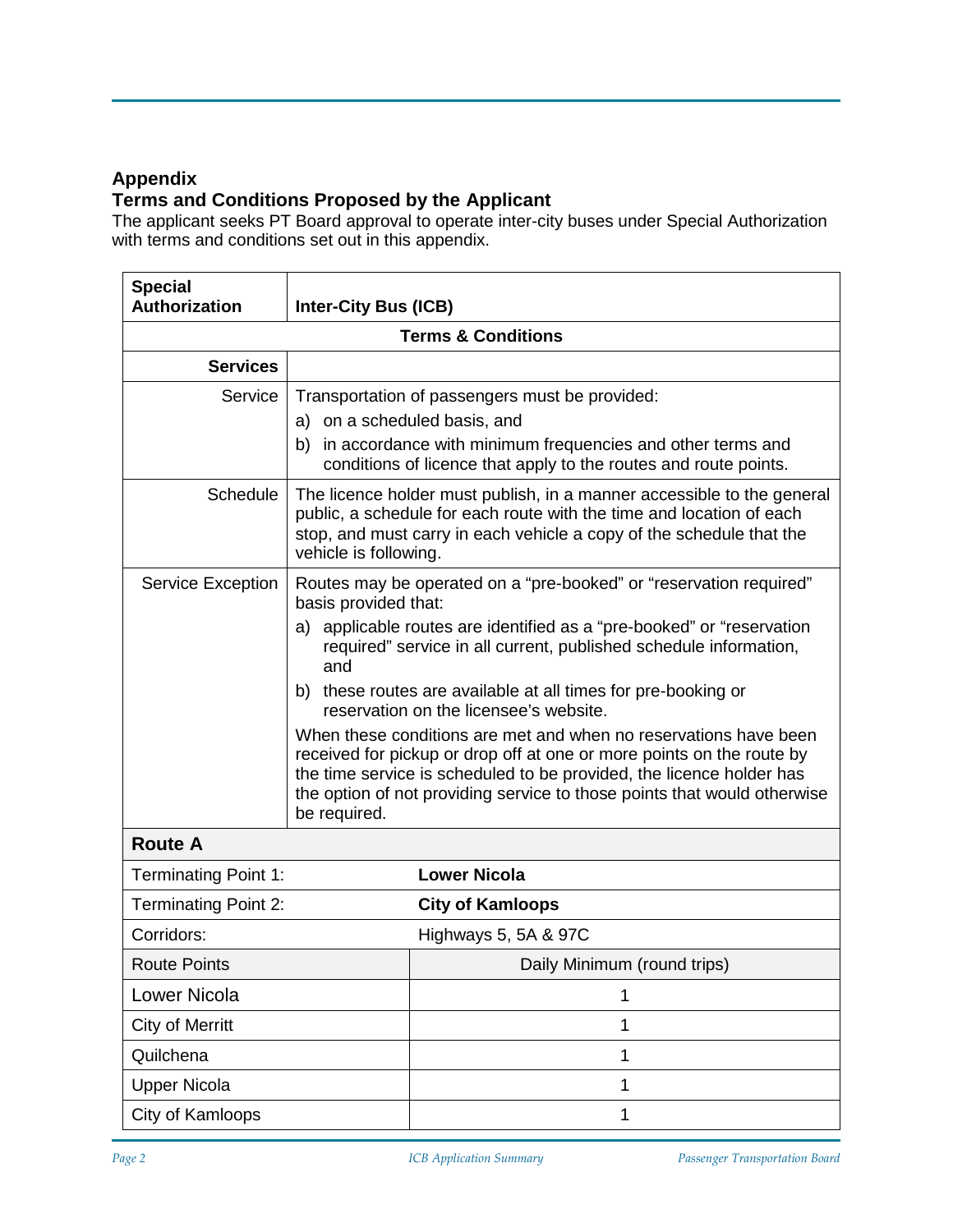| <b>Route B</b>                     |                                    |
|------------------------------------|------------------------------------|
| <b>Terminating Point 1:</b>        | <b>City of Kamloops</b>            |
| <b>Terminating Point 2:</b>        | <b>Highland Valley Copper Mine</b> |
| Corridor:                          | Highways 5, 97C & 97D              |
| <b>Route Points</b>                | Daily Minimum (round trips)        |
| City of Kamloops                   | $\overline{2}$                     |
| District of Logan Lake             | $\overline{2}$                     |
| <b>Highland Valley Copper Mine</b> | $\overline{2}$                     |
| <b>Route C</b>                     |                                    |
| <b>Terminating Point 1:</b>        | <b>City of Merritt</b>             |
| <b>Terminating Point 2:</b>        | <b>Highland Valley Copper Mine</b> |
| Corridor:                          | Highway 8 & 97C                    |
| <b>Route Points</b>                | Daily Minimum (round trips)        |
| <b>City of Merritt</b>             | 2                                  |
| <b>Highland Valley Copper Mine</b> | $\overline{2}$                     |
| <b>Route D</b>                     |                                    |
| <b>Terminating Point 1:</b>        | <b>City of Merritt</b>             |
| <b>Terminating Point 2:</b>        | <b>City or Township of Langley</b> |
| Corridor:                          | Highways 1 & 8                     |
| <b>Route Points</b>                | Weekly Minimum (round trips)       |
| <b>City of Merritt</b>             | 3                                  |
| <b>Spences Bridge</b>              | 3                                  |
| City or Township of Langley        | 3                                  |
| <b>Route E</b>                     |                                    |
| Terminating Point 1:               | <b>City of Merritt</b>             |
| <b>Terminating Point 2:</b>        | <b>City of Prince George</b>       |
| Corridor:                          | Highways 1, 8 & 97                 |
| <b>Route Points</b>                | Weekly Minimum (round trips)       |
| <b>City of Merritt</b>             | 3                                  |
| Spences Bridge                     | 3                                  |
| <b>City of Prince George</b>       | 3                                  |